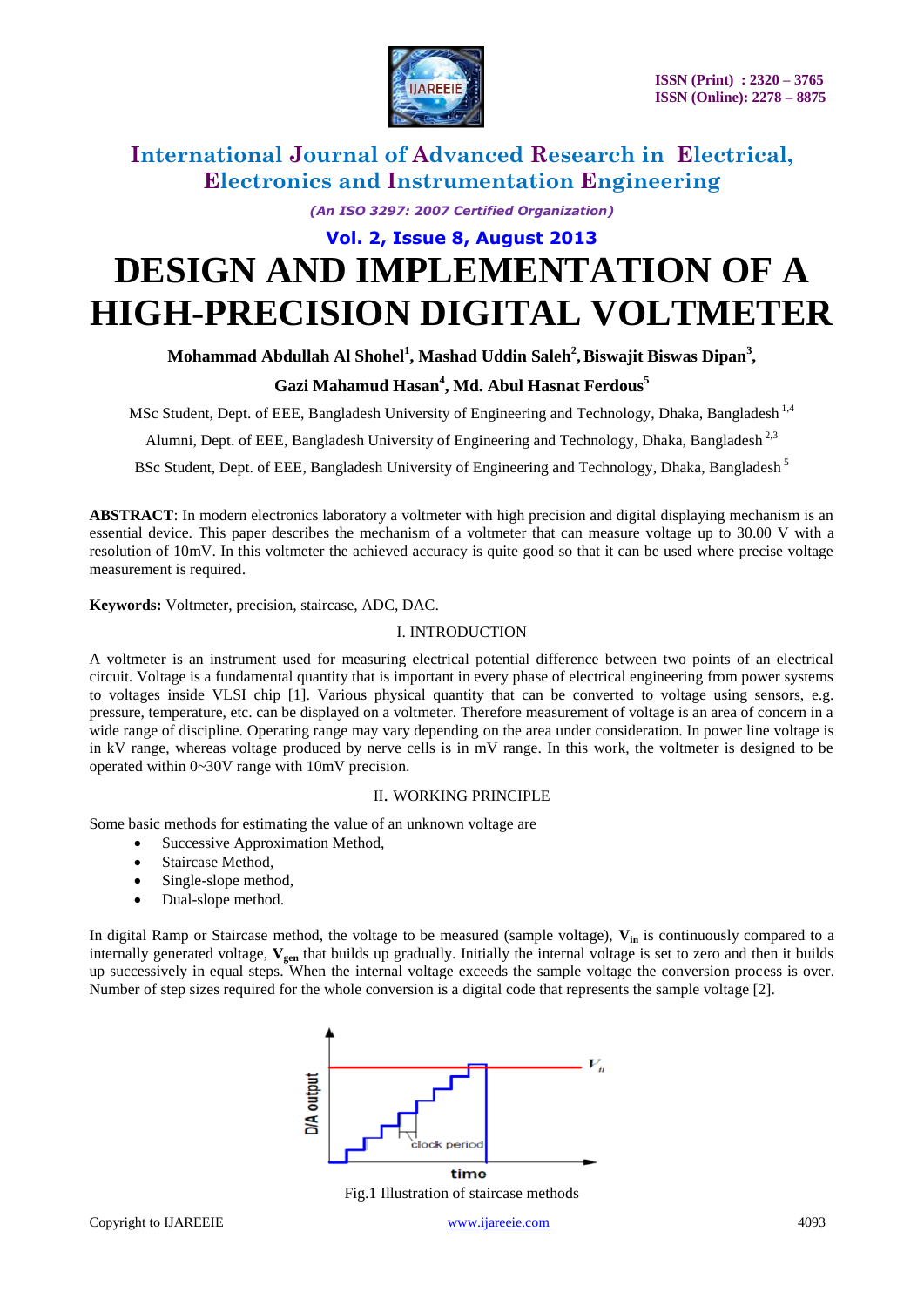

*(An ISO 3297: 2007 Certified Organization)*

# **Vol. 2, Issue 8, August 2013**

As the operating range of the designed voltmeter is 0~30V, two voltage level detectors are used to check whether the voltage to be measured lies within the operating range.



Fig. 2 Flow diagram of voltage measurement method

Copyright to IJAREEIE [www.ijareeie.com](http://www.ijareeie.com/) 4094 Display in a digital voltmeter may use either LCD or LED. For simple application, 7 segment LED display are used.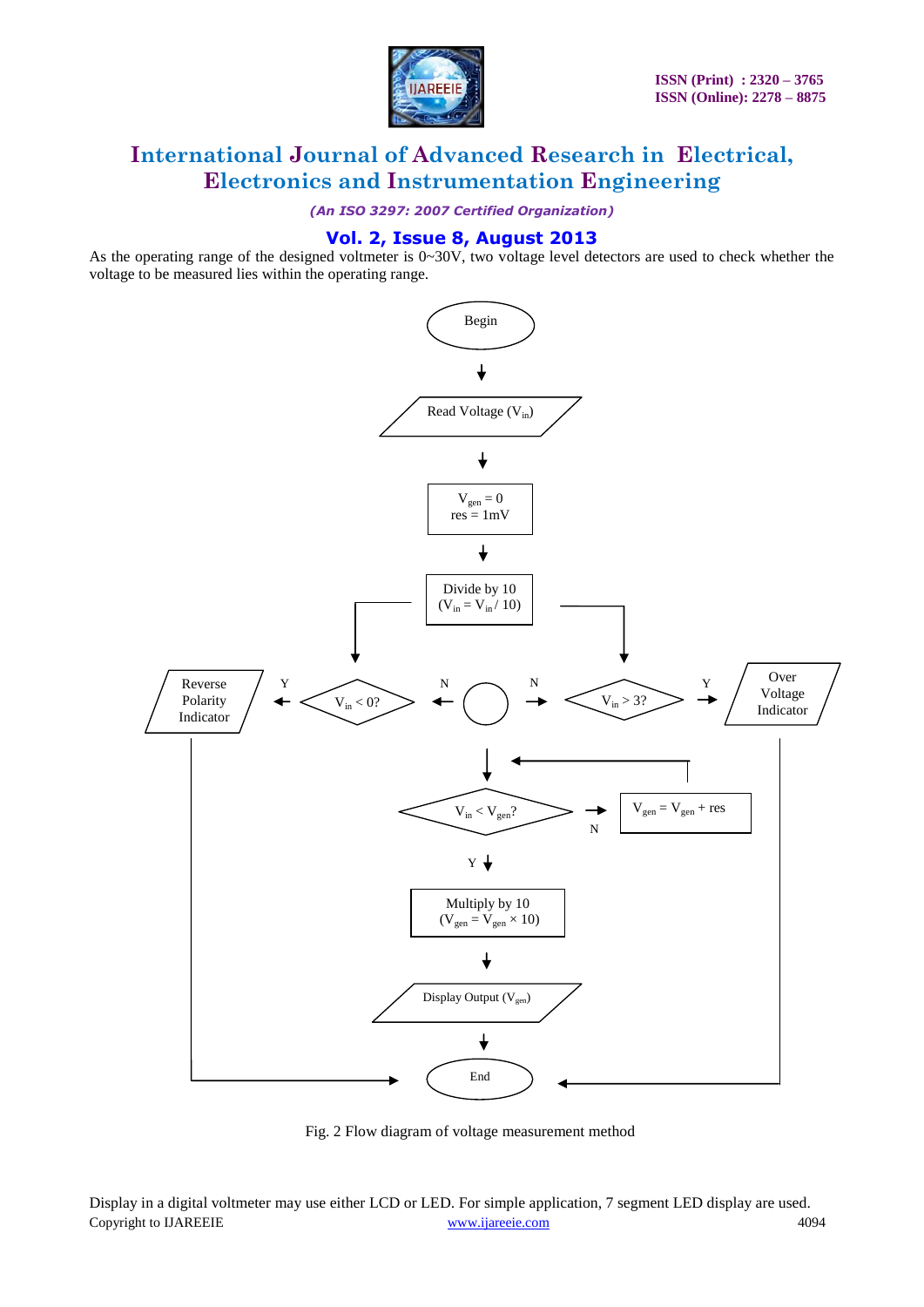

*(An ISO 3297: 2007 Certified Organization)*

### **Vol. 2, Issue 8, August 2013**



Fig. 3 Simplified block diagram of a digital voltmeter

The overall process can be classified into three segments:

- Pulse Generation and Control
- Digital to Analog Conversion
- Digital Display

### *A. Pulse Generation and Control*

The sample voltage, V<sub>in</sub> is applied to a comparator. A 555 timer continuously generates pulse at a certain frequency. The output of the comparator and the clock is then fed into a 3-input AND gate. Another input is to be used for controlling over voltage that is out of range.

Initially the internal voltage is lower than the sample voltage, so the comparator provides logic 1. The output of the AND gate resembles a square or rectangular wave. The output of the AND gate is fed as clock to cascaded synchronous binary counters and BCD counters. When the conversion is over and  $V_{\text{gen}}$  exceeds  $V_{\text{in}}$  the comparator generates logic 0 and shuts off the infinite pulse train.

When the sample voltage is beyond the range specified  $(30.00 \text{ V})$ , a NAND gate detects the presence of two 1's in the binary-coded leftmost digit and produces a logic 0 that shuts off the pulse train.

### *B. Digital to Analog Conversion*

The output of the binary counter is converted to an analog voltage,  $V_{gen}$  by a D/A converter and then sent to a comparator to compare successively.

The basic conversion process in 4-bit R-2R DAC is shown below [2]. If the data bit is low, current is switched to ground whereas if the data bit is high, the current is switched to Op-Amp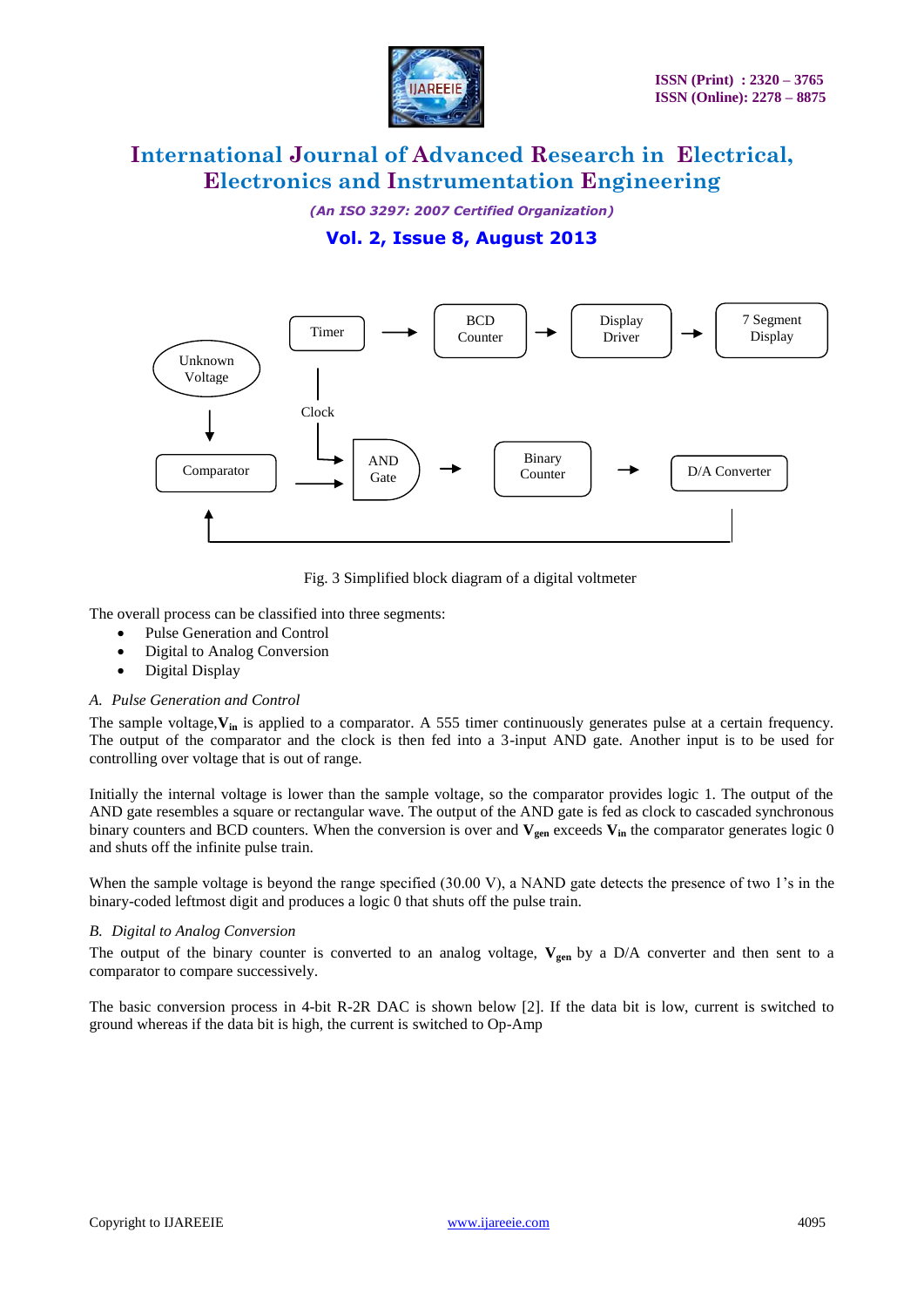

*(An ISO 3297: 2007 Certified Organization)*

## **Vol. 2, Issue 8, August 2013**



Fig. 4 Digital to analog conversion using a resistor ladder network

Thevenin Equivalent of the entire ladder network is R. the current entering through the reference terminal is given by

$$
I_{ref} = \frac{V_{ref}}{R}
$$

This reference current is then split into two parts at every successive node. Current controlled by the LSB switch

$$
I_0=\frac{I_{ref}}{2^n}
$$

If a data bit is HIGH, its corresponding rung current flow through the **Iout** bus. The output current is then converted to equivalent voltage using an Op-Amp.

If D is the decimal value of the 4-bit input word current flowing through the output bus,

$$
I_{out}=I_0\times D
$$

Equivalent voltage for the input word

$$
V_{out} = I_{out} \times R \Rightarrow V_{out} = \frac{V_{ref}}{R} \times \frac{R_f}{2^n} \times D
$$

Voltage resolution for 1 LSB [3]

$$
K=\frac{V_{ref}}{R}\times\frac{R_f}{2^n}\times D
$$

In our project we have set V<sub>ref</sub> = 5V, R = 10kΩ, R<sub>f</sub> = 512Ω to achieve required resolution.

#### *C. Digital Display*

When the internal generated voltage crosses input voltage the comparator generates logic 0 and then the counters hold their value as they receive no more clock edge. At the point of time, the output of the BCD counter is a digital code analogous to the input voltage. The BCD counter exhibits the output in 7 Segment Display via 7 Segment Display Driver. In this project Common Anode 7 Segment Display and Active Low 7 Segment Display Driver 7447 have been used.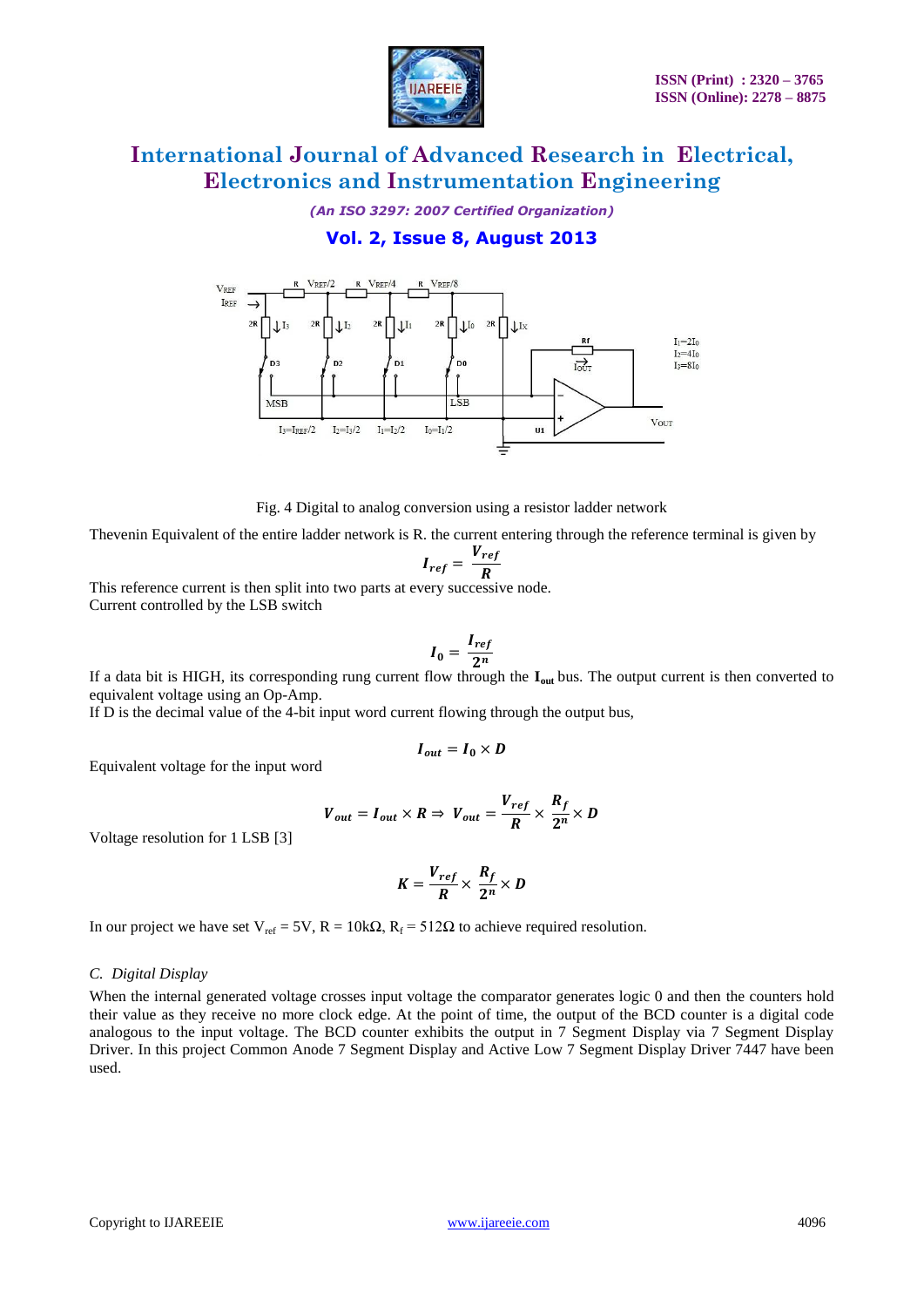

*(An ISO 3297: 2007 Certified Organization)*

## **Vol. 2, Issue 8, August 2013**



Fig. 5 Measurement of the designed voltmeter is in accord with the commonly used multimeters.

### III. FEATURES

Features of the designed voltmeter are as follow:

- ADC is specified in number of counts. We have designed for 3000 counts with 1mV /bit resolution. Therefore original operating range is 0-3V. It was tested that in this interval it will provide the best precision.
- The voltmeter designed can measure up to 30.00V with 0.01V precision. It can be used for extended operating range and stepping down of voltage using a resistor divider network will do. Simultaneously its resolution will be scaled by the same factor. For example, it can measure up to 300.0V with 0.1V precision.
- It has a reverse polarity indicator. When a negative voltage is applied, the zero crossing detector sends a signal to a LED and prompts the user to reverse the leads.
- It contains an over-voltage detector. When a voltage greater than 30.00V is applied, its voltage level detector sends signal to a LED.

### IV. LIMITATIONS

Though it was tried heart and soul to make it flawless, due to time constraints and some other reasons the implemented voltmeter has some lacking.

- Ideally a digital voltmeter should measure voltages with both polarities.
- The designed voltmeter indicates an over voltage if a voltage above 30.00V is applied to input terminals but it lacks in safety requirements. In practical aspects, it should disconnect the circuit in case of over voltage and there should be arrangement for bypassing the overvoltage.
- The basic problem associated with the staircase approximation, if the sampled voltage is time-varying, output may not follow input all the time. If the sampled voltage falls to a lower value, display will show the value prior to the change.

### V. ERROR ANALYSIS

Several errors were associated with A/D and D/A conversion process. Those errors are described below.

### A. *Quantization Error*

The displayed voltage is the mere no. of steps required in the conversion process. Therefore the accuracy lies within 1 step size of the actual voltage and error is dependent on the step size.